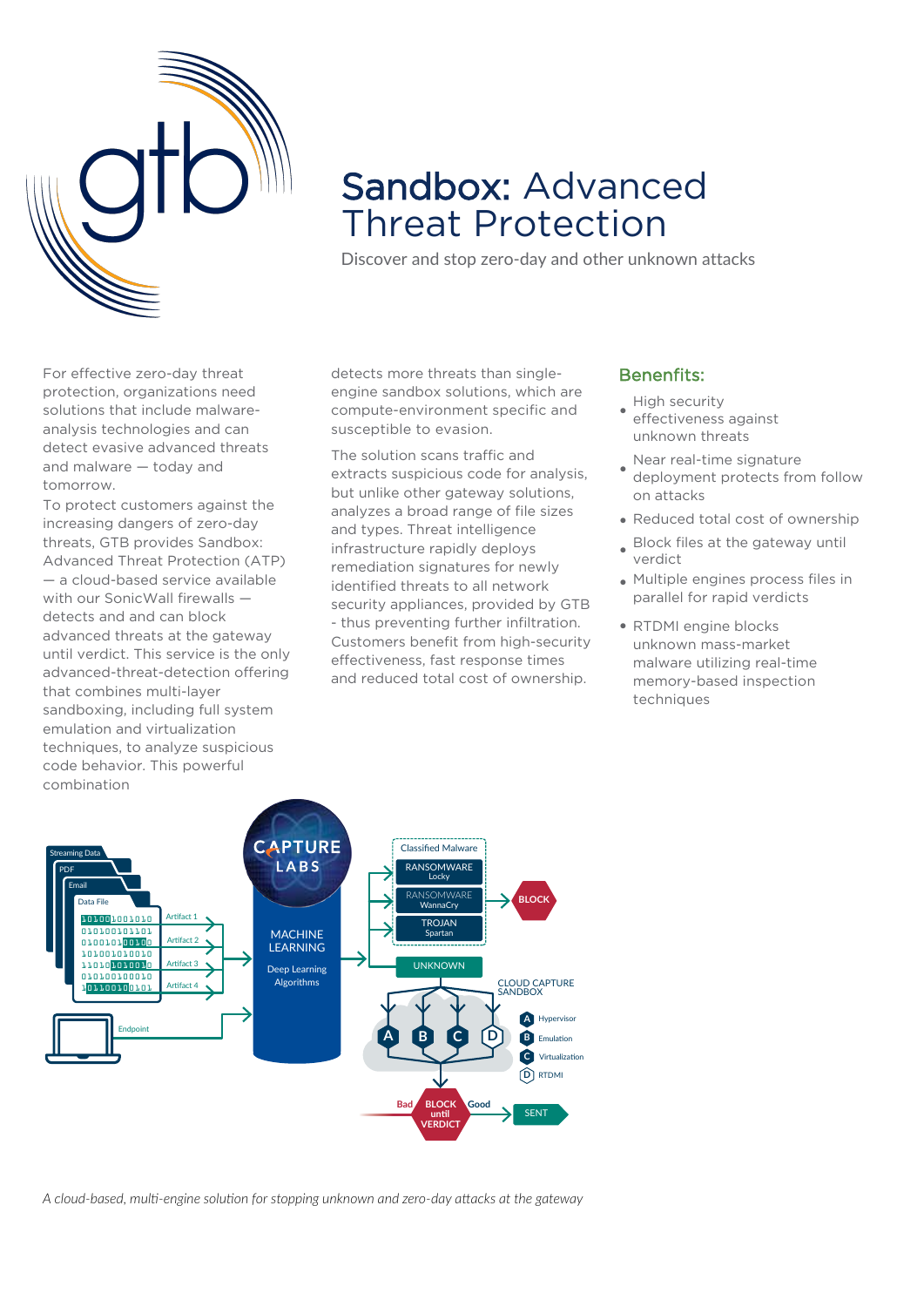For best zero-day threat protection, the solution is architected to dynamically add new malware analysis technologies as the threat landscape evolves.

# Features

#### Multi-engine advanced threat

analysis — GTB's Sandbox ATP Service extends firewall threat protection to detect and prevent zero-day attacks. The firewall inspects traffic, and detects and blocks intrusions and known malware. Suspicious files are sent to the Sandbox ATP Cloud for analysis. The multi-engine sandbox platform, which includes RTDMI, virtualized sandboxing, full system emulation and hypervisor-level analysis technology, executes suspicious code and analyzes behavior, provides comprehensive visibility to malicious activity while resisting evasion tactics and maximizing zero-day threat detection.

Real-Time Deep Memory Inspection (RTDMI) — Enhancing GTB's multiengine ATP service is SonicWall's patent-pending Real-Time Deep Memory Inspection technology. The RTDMI engine proactively detects and blocks mass market, zero-day threats

and unknown malware by inspecting directly in memory. Because of the real-time architecture, RTDMI technology is precise, minimizes false positives, and identifies and mitigates sophisticated attacks.

Broad file type analysis — The service supports analysis of a broad range of file sizes and types, including executable programs (PE), DLL, PDFs, MS Office documents, archives, JAR and APK, plus multiple operating systems including Windows and Android. Administrators can customize protection by selecting or excluding files to be sent to the cloud for analysis by file type, file size, sender, recipient or protocol. In addition, administrators can manually submit files to the cloud service for analysis.

Blocks until verdict — To prevent potentially malicious files from entering the network, files sent to the cloud service for analysis can be held at the gateway until a verdict is determined.



The Sandbox ATP reporting page displays daily at a glance results. Colored bars on the report indicate days where malware was discovered. Administrators have the ability to click on individual daily results and apply filters to quickly see malicious files with results.